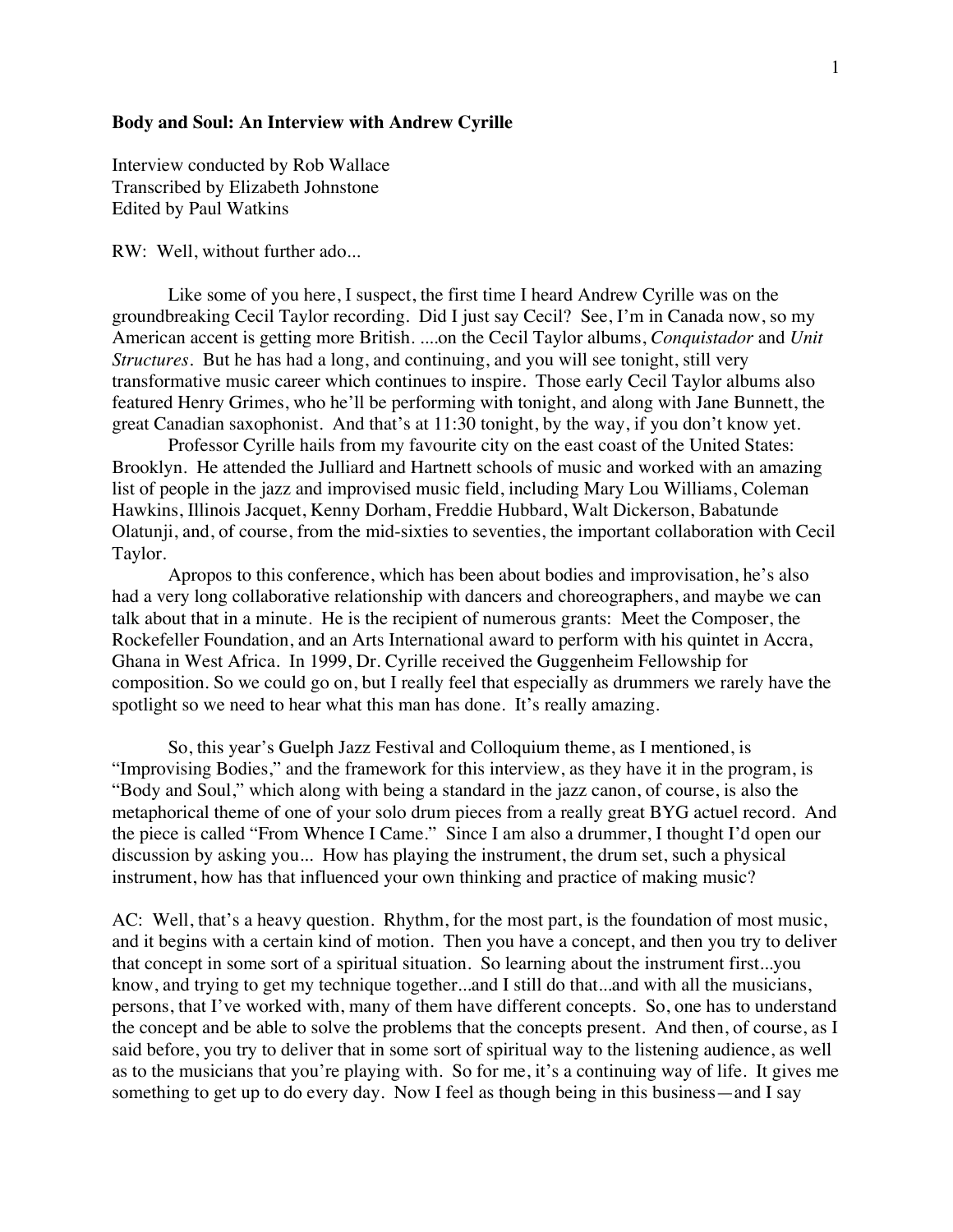quote unquote "business" because sometimes it gets a little strange—but doing what it is that I do gives me a significance for life. It's almost therapeutic in a lot of ways. Just to be able to play the instrument is a challenge. You know, drummers come from a different department, so to speak, from the other instrumentalists, the people who play horns, and the string players, and the keyboardists, because we use two hands and two feet. I think the only other instrumentalists that does that is an organ player; he uses both feet and fingers to play the instrument. So it's always a challenge to be able to do one thing with one foot, another thing with another foot, another thing with my right hand, and another thing with my left hand. And if the computer up at the top is working, most of the time it turns out to be okay. You know, it's a whole kind of existence and just being a musician, number one, is a great way of life; playing with the different people that I've played with is another great way of life, something that I appreciate very much; and, of course, the ability to do it. Of course, I thank the creator. But it's something I don't take for granted, and I have to work at it. Most people, who do what they do for a living, it's mental and/or physical activity. So with the drums, and I guess the other instruments also, it's also physical. I could go into some of the problems that other instrumentalists have....by playing maybe a horn some people get carpal tunnel. Piano players get carpal tunnel. Sometimes people get bursitis, etc. etc. So other than that, it's something which is done very much for me in my life, and, of course, here I am in Guelph talking to you, being part of this great festival, and that's another plus for me.

RW: Cecil Taylor has said that when you started playing with him that he encouraged you to think like a dancer. How did you interpret that?

AC: Well, that's not quite accurate. He didn't encourage me to think like a dancer. One of the times that we met he asked me "how did I think about playing." And at that time I was playing for a number of dancers at a school called the June Taylor School of Dance. And if any of you can remember June Taylor was the choreographer for the Jackie Gleason show. So she had a school in Manhattan, at Broadway and 56th St., and there were a lot of young people at the time, and I was one of them, who would be at that school. Now I was at that school, not necessarily as a dancer but as an accompanist. So I used to play for people like Michael Bennett, who did *A Chorus Line*, as some of you might know. Every day—this was even before he did *Chorus Line;*  he got the job for the choreography—I would play classes for him. And there was another young man there who was part of *West Side Story.* His name was Jamie Rogers. He was a fantastic dancer. And then there was Claude Thompson, who was another fine dancer. I think he had something to do with *Golden Boy,* in which Sammy Davis starred. And there were a number...Jo Jo Smith was there too...Herman Howell was another dancer...and there were a lot of people who would come to take the classes from these people. Paula Kelly the actress/dancer, she was there. Mercedes Ellington, as a matter of fact, who was Duke Ellington's granddaughter. She was a dancer. There was Thelma Oliver, who did the movie *The Pawnbroker.* She wasn't dancing in the movie, but she would come in and she was fantastic. So what I'm saying is that I had the opportunity to play for these people like a piano player would play for a dance class. I would have to invent or create some music that would get them to feel good about what they were doing. I remember Herman Howell saying to me one day, "Okay drummer, make my body move." [audience laughs] So I had to think of something, some kind of rhythm that would make them want to dance. What would happen is I'd play the exercises—I would figure out rhythms to play for the exercises—and then they would do the choreography, and usually they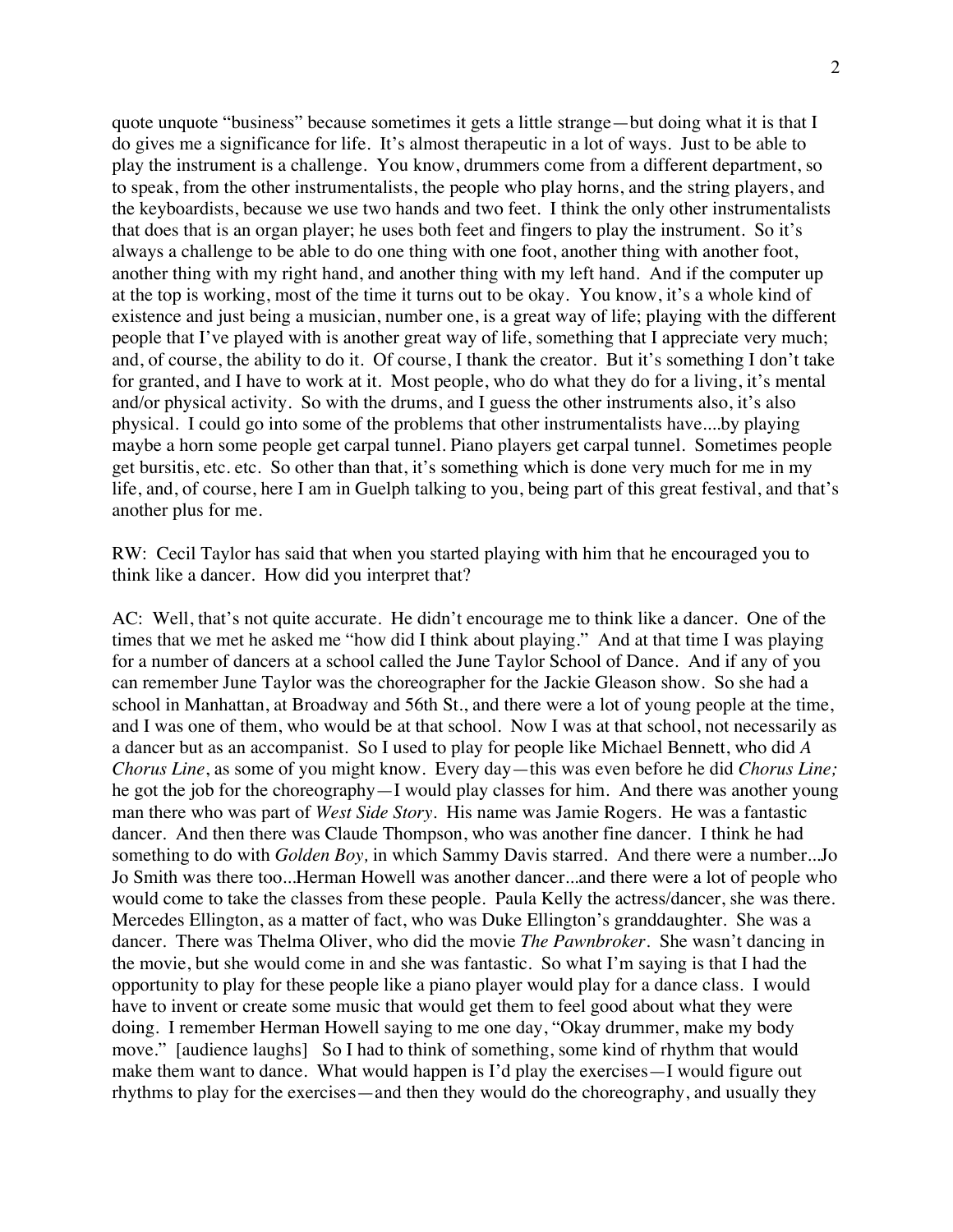would ask me to play something. And I would invent some kind, or create some kind, of rhythm then, in maybe 4/4, 5/4, 7/4. And as long as it felt good to them, they would do a choreography to it. That was how the classes were set up: exercises and then choreography. So getting back to Cecil.... One day when we were together, he said, "Well how do you think of music? How do you think of playing drums?" And then I told him that I think of it through dance because I'd been working with dancers quite a bit. So that's how that story came about in terms of what I thought about dance and Cecil Taylor. I would have to say this about the dance: the dance was something that really gave me an opportunity to play solos. I'm just talking about a drum solo. I learned how to put, let's say, a concert together with just the trap set. So I would have all these different rhythms I could come up with as a result of knowing or remembering what I did for dancers. Dance being rhythm, and drums being rhythm, sometimes when I'm playing with another person, another musician, they may remind me of something that I did with the dance, or I could think of something that I did or could do through dancing. Oliver Lake has a piece called "Tap Dancer," and when I play it—it really features the drums—so when I play the parts that are arranged for me, I think of a tap dancer. So the dance has been very, very important to me. And actually I would like to see more dance and music, live music, done together. I think it's a great way for both elements of the population that support both music and dance to come together. A lot of times people learn to dance and they're not that much into dance, or people are into music and they're not that much into dance. So when they both come together you get a bonus, you get a two-for, you get something for the ear as well as something for the eye. With great dancers, to me, it's almost like looking at the music physically as they do their choreography. That's why I love the dance.

RW: Thank you. You mentioned Oliver Lake, and one of your recent projects is this Trio 3 group with Oliver Lake and Reggie Workman. We were talking just briefly before the interview of a recent performance you did in honor of the Mary Lou Williams centennial, with Jerry Allen. And you worked with Mary Lou Williams in the early sixties, is that correct?

AC: Yes, it had been the early sixties because that's when I was up at Julliard, at that time...the music school.

RW: Maybe you could tell us a little bit about your experience with her, but also how do you think her legacy has changed over the years....because you've also been involved in performing her music subsequent to your time directly playing with her, and kind of keeping her music alive in a sense. How do you see her legacy now, in terms of the general public?

AC: That comes about by younger musicians playing the music that she had written. Mary Lou was always—how can I say—a person who was classical, and in that way I mean long-lasting. She started when she was a youngster. You know, they used to call her the piano girl, the little piano girl; she was playing parties, etc., when she was a kid. But then she did a lot of things with Andy Kirk and people of that generation back in the.....she was born 1910...so around 1920...'27....no, she would have been ten years old then. Maybe the late twenties, early thirties, she began playing with those big bands.

When I used to be with her for rehearsal or whatever—this is a long story, a larger story about Mary Lou and her foundation for musicians who were having problems... but anyway, when I would be with her sometimes and she'd sit down at the piano, a lot of the stuff that she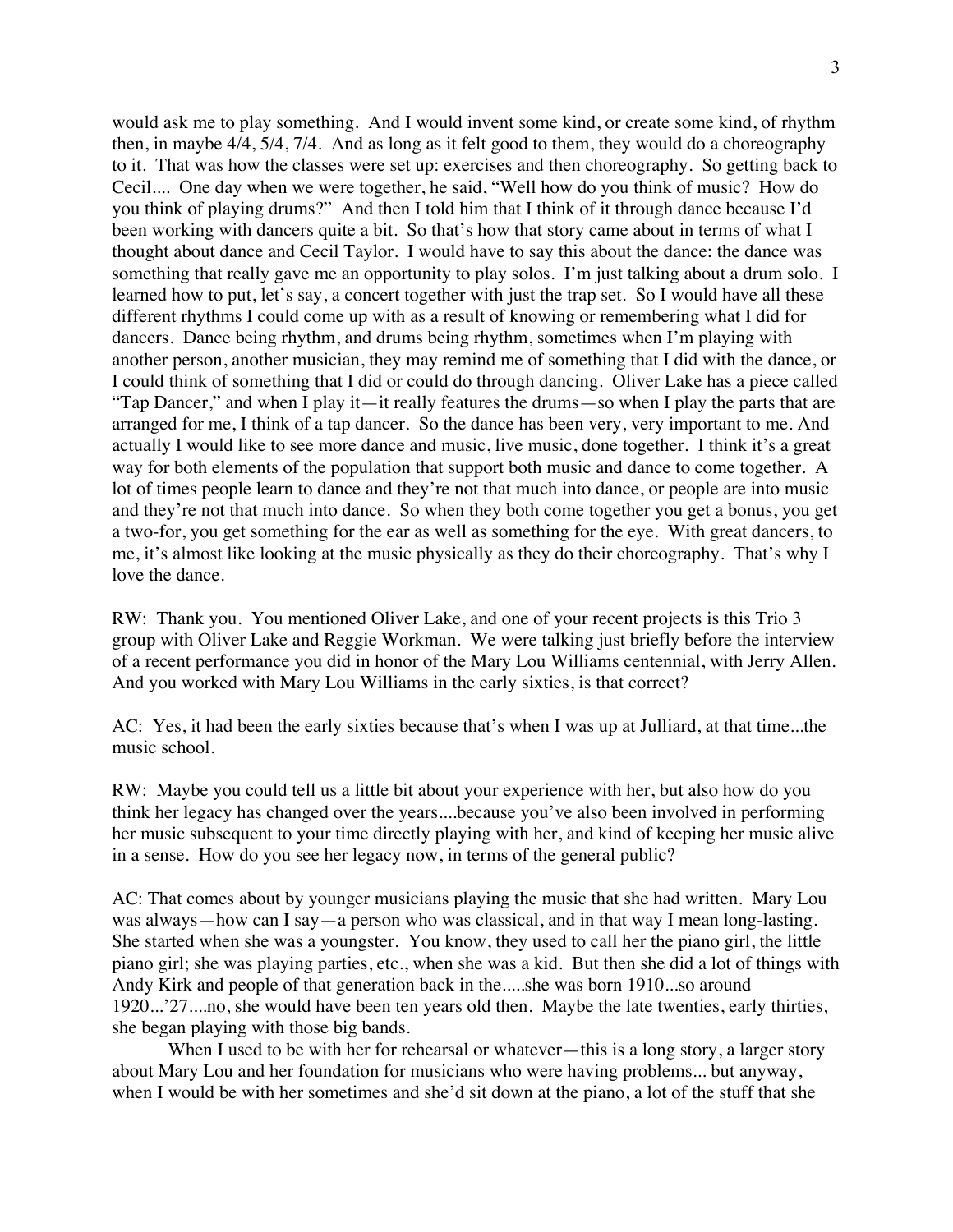would play for me would be in stride. She'd play stride piano. A lot of that stride piano stuff came from people like Jelly Roll Morton and there was Eubie Blake, etc., and, of course, the guy who wrote the (singing) ba ba do doot da dee. [audience member calls out "Joplin"] Right, Joplin. So she studied a lot of that stuff and she always felt that it was really quite a formidable technique to learn. So she would play stride piano for me. And then she would talk about the swing situation, when she would be doing things with people like Benny Goodman. Then, she got into the bebop era with people like Dizzy Gillespie, and she used to laud Thelonious Monk, and talk about Bud Powell, and she liked people like Earl Garner. She was a very evolutionary person, until it got to the point whereby she did a concert with Cecil Taylor. I introduced both of them to each other in London, and then they formed a relationship, a musical relationship, and they did this concert at Carnegie Hall. I can't remember exactly the name of the recording. Mary Lou Williams, Cecil Taylor. [audience member calls out] Say that again. *Embraced.*  That's right. Exactly. See, so she was always somebody who was searching and trying to find new things to play, new concepts, etc. So, insofar as her legacy is concerned...there is one [man]...his name is...the reverend...Peter O'Brien, and he's a Jesuit priest. He and Mary Lou had struck up a relationship some years before she passed away, and eventually what happened was Peter became the trustee of her foundation. As a result, he has a lot of her music, so he also would like for her music to be heard by more people, people of the younger generation today, and, of course, some of us who knew Mary Lou's music and would like to hear more of it. There's a lot of things that she wrote that perhaps have never been heard. And I'm saying a few things that might be a little off the mark, but I played with Jerry Allen not long ago at the Kennedy Center in Washington, D.C., and it was again—it was this year, for the centennial—for Mary Lou Williams. What we played there was the mass that Mary Lou wrote, before she died, for the Catholic Church. There was a choir of young people who sang. There was Carmon Lundy, who sang solo. There was the bass player...I can't remember his name right now. Jerry Allen and myself did the music of Mary Lou Williams for their presentation. And it was great.

So finally.....Kenny Davis, that's the bass player's name. So finally, I got an offer to do a week at this club in New York called Bird Land. And Trio 3, with Jerry Allen, had been there....I think this was our third year...so since this was the centennial of Mary Lou Williams I thought it would be a good idea to have Trio 3 plus Jerry Allen playing the music of Mary Lou Williams. So Father O'Brien, who had a number of compositions by Mary Lou, which either had never been heard or had been played some time in the past, gave them to us and we played them at the club. Now, in addition to that, there will be a recording coming out of those compositions on Intakt Records—it's a Swiss label—some time next year. We had a great time learning her music and playing it. So, in that regard, her legacy lives on because the music is going to be presented again. And the word "classical," to me, means long-lasting, and that's what she has presented and given to us. And I hope as many people as possible have the opportunity to hear the music.

RW: Well, that sense of "long-lasting" and classicality, as you described it, reminds me that I wanted to ask you about your own philosophy of teaching...because so much of the way that this music is translated to subsequent generations is through personal, oral instruction with masters such as yourself. So, do you have any sort of philosophy of teaching that you apply to your students in translating this knowledge?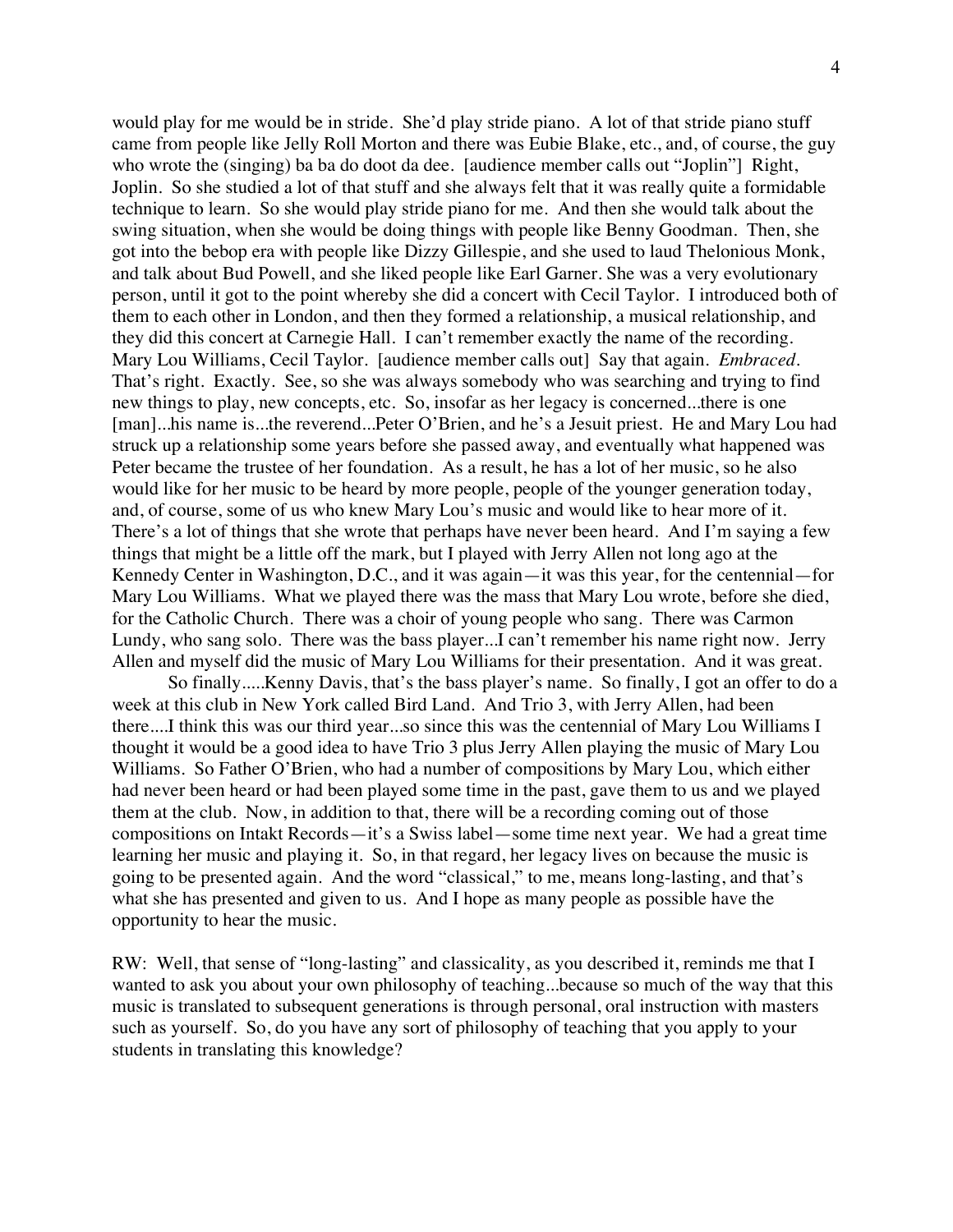AC: Well, number one, I'm not interested in clones. Most of the students that I have, whether they're private or in my classes at The New School, I would like for each of them to be able to find their own residences within, and be able to grow from within so that they can have something to say with their own philosophies. So even though I may give them material, the material is given to them so that they can perhaps train their minds to be able to think. And to me that's what an education is about. It's about the ability to think, and in a lot of ways to problem solve. So when I talk to them and I give them information, the information is given so that they can take it, absorb it, find some things in it for themselves and expand that in terms of what it is they would like to say. And, for the most part, that is what jazz, quote unquote, has been about since the time I was introduced to it. I remember being with drummers, like Max Roach and Philly Joe Jones, and the great Roy Haynes, and so many, and they would always say to me: you have to find your voice; you have to find something to say; you shouldn't be somebody who copies somebody else; you should be able to play something that represents you, something that you have to say. And of course, with it, that's a heavy order, so to speak. You know, you go out and you find your own philosophy, find what it is that you have to say with the music. So this is what I try to transfer to my students. I try to relay that to them. I remember one night being with Max Roach, and he had played at some club called *Smalls* up in Harlem. He had a great band with him that night. And he played, boy he played some drums. So after it was over I felt like I was washed. What can I play? So I went to Max, I said, "Look, Max..." I said, "Wow man, you played everything. Is there anything left?" He said, "No"... [laughing from the audience] BUT...he says, "No, I didn't play everything." He says, "There is other stuff that's out there that you have to find." So that's something that I absorbed and I think about to this day. So in a sense what I'm saying is that I also try to relay that to my students, to my classes.

RW: Wonderful. I think we have time maybe for one or two audience questions. If anyone would like to ask Professor Cyrille a question, please.....

AC: I know, see, people are always thinking. We all think all the time. We never stop. So I guess it's difficult sometimes....

Audience Member: I was asking one of the earlier panelists about what questions remain to be addressed—perhaps at next year's conference—[particularly about] the social impact of jazz. Is that something that you teach? Do you teach the social and political effects of jazz?

AC: Well, no. I don't necessarily get into politics so much, and social situations. There are many people who do that. There are classes for that. There is so much literature about the music. So if somebody really wants to find out about the history, it's not that I don't know anything about it or that I can't address, perhaps, some questions, but I don't do that in my classes. I tell people to go and get certain books that you can read and you can find out the history of this music. Sometimes I say, if you really want to know sometimes the history of a culture... Of course, today we have a lot of recordings and there's, of course, written music from Europe, and then, of course, there is the traditional music, word-of-mouth so to speak that's handed down in the cultures of African, India....and I'm quite sure Asia, like China, Japan...so I don't know if that stuff is really written in any sort of calligraphy as far as music is concerned. You know, you can almost visualize the history of a nation, country, a civilization, by the music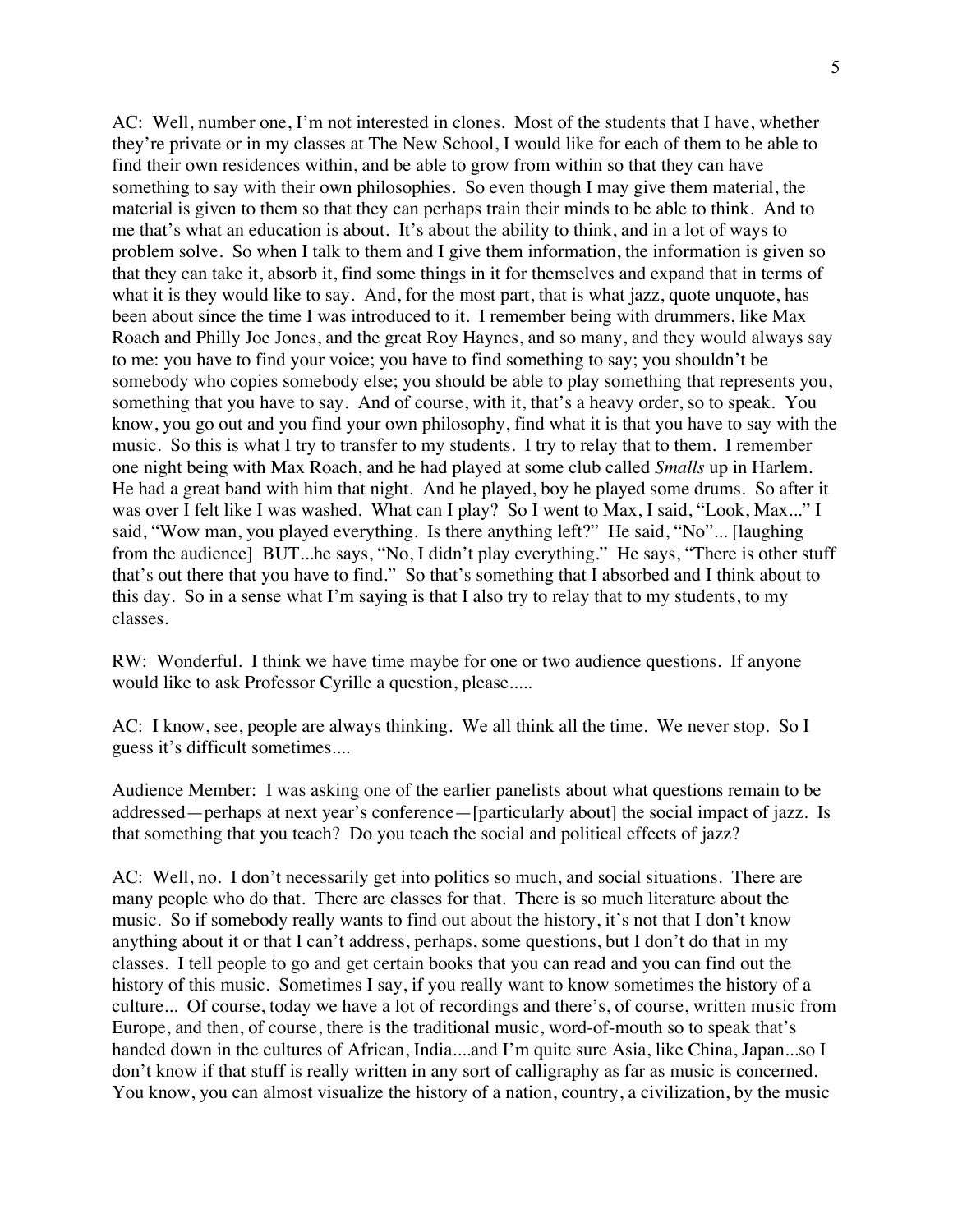that's played. You think about the music, of course you think about jazz and the kind of stuff that they were playing back in the times of Jimmy Lunsford and Chick Webb and the people that used to go to the Savoy Ballroom to dance to the music. So that's a social situation that happened because of what was going on in society at that particular time. You don't see too many big bands going around now because of the expense. You have a few. But at one time there were a lot of big bands that played in venues in their localities simply because they were stationary. After World War II there was a problem, or during World War II there was a problem with transportation, etc., so the groups got smaller. So those are social situations that one could refer to. And you can go into it, into detail to find out why certain things were done, why they play certain kinds of musics in places like Cuba, and Haiti, and Jamaica, etc., because of the acculturation, so to speak, of the two cultures, the European and the African. See, there are things you can get into which really let you know what was going on with the people. At this time I don't have a class in that kind of teaching, teaching that kind of philosophy. It's usually about music.

RW: Okay, yes, Joe, one more question.

Audience member: You say...that your teaching mostly involves helping that student find their own voice as a musician...

## AC: Right.

Audience member: [Continues] Can I assume that students that come to you have reached a certain proficiency on an instrument, that they've kind of got a language down and you help them find *them*? And if not, how do you help someone whose working on the basics do that in such a way that still allows them to be them?

AC: Well, the basics would simply be technique: how do you hold sticks, how do you get rolls, how do play the rudiments, how do you get your independent coordination, as I was talking about before, two feet, two hands. So, yes, that's a way of pointing people in a certain direction. At this time, though, at The New School—and I teach at The New School University in New York—most of the students that come there, a lot of these men and women are practically professional, and they come there with a great deal of technique. So, as far as drums are concerned, most of them can play. They can play the material that's given to them. Now, of course, their not shaped and certain things are suggested, and so far as what they do, how they do it, how they can help each other, etc., how they could, should, listen to each other to make the music even better... I take beginners and I take people who are professionals who would like to get a broader concept of perhaps what they could do on their instrument. I talk to them about what they think, and how they think about certain things. I listen to them. I make comments about what I hear, and usually they appreciate it.

RW: Oh, we really appreciate you being here! I'm sorry we have to cut off. Thank you so much. And I'd also like to acknowledge another great gentleman who is here—Jesse Stewart abecause I forgot to mention him. And Mark Zurawinski, he's here.